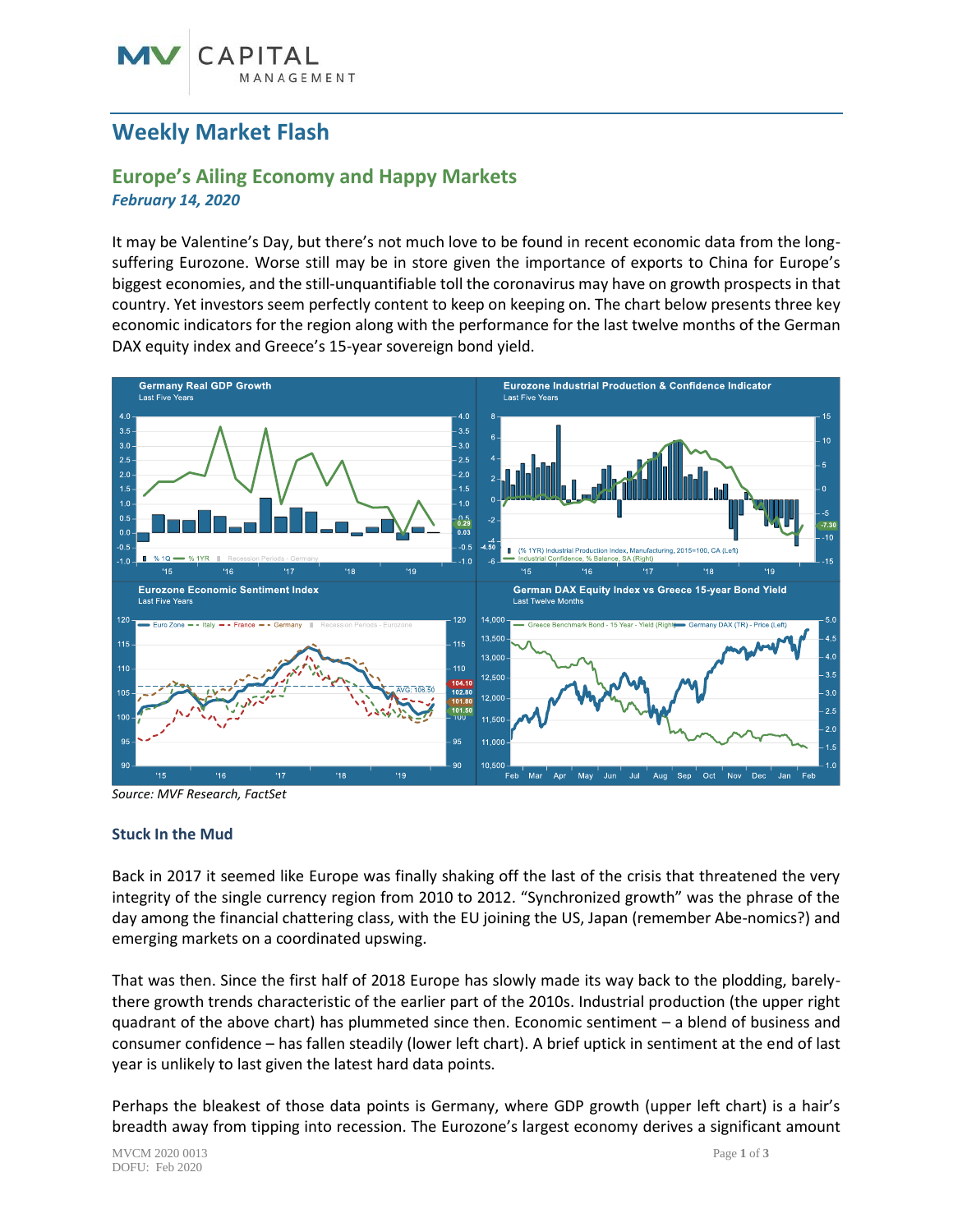of its overall output from exports of high-value goods to China. Whatever the impact of the coronavirus winds up being on the Chinese economy, that impact will resonate in Germany and quite possibly drag the entire region (France and Italy are also struggling) into recession by the middle of this year.

#### **Bad Is Good**

**MV** CAPITAL

If all that sounds dire, then why have investors pushed Greek sovereign bond yields down to laughably low levels? The lower right chart above shows the 15-year bond currently trading at a 1.5 percent yield. Yields on the 10-year bond fell below 1 percent this week (which would seem to make 10-year US Treasuries, trading around 1.6 percent currently, awfully appetizing). And EU equity markets are blithely powering along in tandem with risk assets in most of the world. Isn't the prospect of a looming recession supposed to cast a negative pall on markets? In this case apparently not, potentially for two reasons.

The first of those reasons is the euro, which has lost more than 3 percent against the dollar in the year to date and is at its weakest level in three years. A weak euro, all else being equal, should make European exports more attractive on world markets, thus potentially offsetting weaker demand from China and other key export markets.

The second reason, which should come as no surprise to anyone who has tried to follow the logic of market sentiment since the beginning of the 2010s, is the European Central Bank. The ECB has been in full-on dovish mode since 2012, when then-chief Mario Draghi pledged to do "whatever it takes" to save the single currency region. The current chatter centers around a further cut in the discount rate (which is already in negative territory) and an increase in the monthly bond-buying program, currently in the amount of €20 billion per month.

The market may have it right, and another tidal wave of easy money could head off a further downturn in the macro numbers. But it may also be wrong. The ECB's next meeting is in March, and Mario Draghi will not be there. It remains to be seen whether new ECB head Christine Lagarde will be able to work the same magic as her predecessor. Moreover, the tensions between the austerity-loving "north" bloc of the ECB and the more dovish "south" members have not gone away at all.

Finally, there remains the unanswered question about just how far below zero interest rates can go before the unintended consequences turn ghoulish. In that respect the US Fed has much more runway for taking further policy action than does the ECB. And if Europe does fall into recession, the likely hit to investor sentiment may have Fed bankers hastily updating their own arsenal of money-printing tools.

# *Masood Vojdani Katrina Lamb, CFA*

*President & CEO Head of Investment Strategy & Research*

Investment Advisory Services offered through MV Capital Management, Inc., a Registered Investment Advisor. MV Financial Group, Inc. and MV Capital Management, Inc. are independently owned and operated.

Please remember that past performance may not be indicative of future results. Different types of investments involve varying degrees of risk, and there can be no assurance that the future performance of any specific investment, investment strategy, or product (including the investments and/or investment strategies recommended or undertaken by MV Capital Management, Inc.), or any non-investment related content, made reference to directly or indirectly in this newsletter will be profitable, equal any corresponding indicated historical performance level(s), be suitable for your portfolio or individual situation, or prove successful. Due to various factors, including changing market conditions and/or applicable laws, the content may no longer be reflective of current opinions or positions. Moreover, you should not assume that any discussion or information contained in this newsletter serves as the receipt of, or as a substitute for, personalized investment advice from MV Capital Management, Inc. To the extent that a reader has any questions regarding the applicability of any specific issue discussed above to his/her individual situation,

MVCM 2020 0013 Page **2** of **3** DOFU: Feb 2020